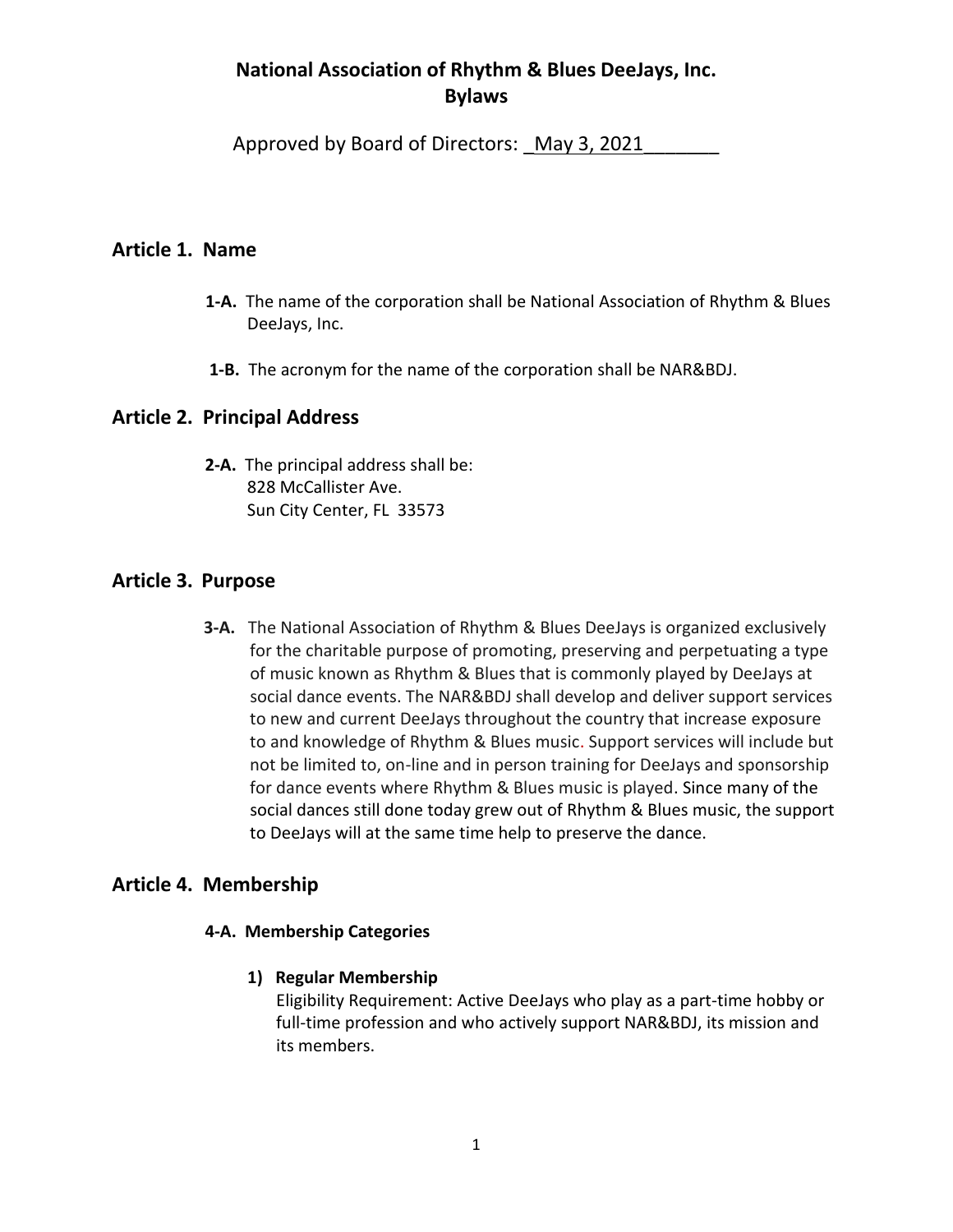### **2) Associate Membership**

 Eligibility Requirement: Individuals, social dance club or group, business, or major dance event that wishes to actively show their support for NAR&BDJ, its mission and its members. Examples include, but are not limited to, retired or inactive DeeJays, event and music coordinators, record/cd/music collectors, radio stations, record labels, music businesses or any R&B enthusiast.

### **4-B. Membership Dues**

- **1)** New members shall complete and submit a membership application accompanied by a \$20 membership fee that will expire on December  $31<sup>st</sup>$ of the year that the new member was approved for membership.
- **2)** Thereafter, in December of each year, all members will receive notice by regular mail, email, or via the NAR&BDJ newsletter that their membership will expire on December 31<sup>st</sup>. The renewal notice shall include a contact and DJ status update form, the amount of the dues, the deadline for payment of dues, and the consequences for failure to pay the dues by the required deadline.
- **3)** Renewal dues shall be paid and processed during the months of December, January and through February 16<sup>th</sup>. If the annual dues are not received by the February  $16<sup>th</sup>$  deadline, the member will be removed from the active roster until such time that he/she submits a new application for membership.

### **4-C. Voting Rights**

### **1) Regular Members**

 Regular Members shall have the right to nominate candidates for board positions, nominate individuals for organizational awards, and to vote in annual elections for board member candidates.

### **2) Associate Members**

 Individual Associate Members shall have the right to nominate individuals for organizational awards, and nominate candidates for the board.

 Associate Members that are organizations or businesses may neither nominate for awards or board positions nor vote in any election.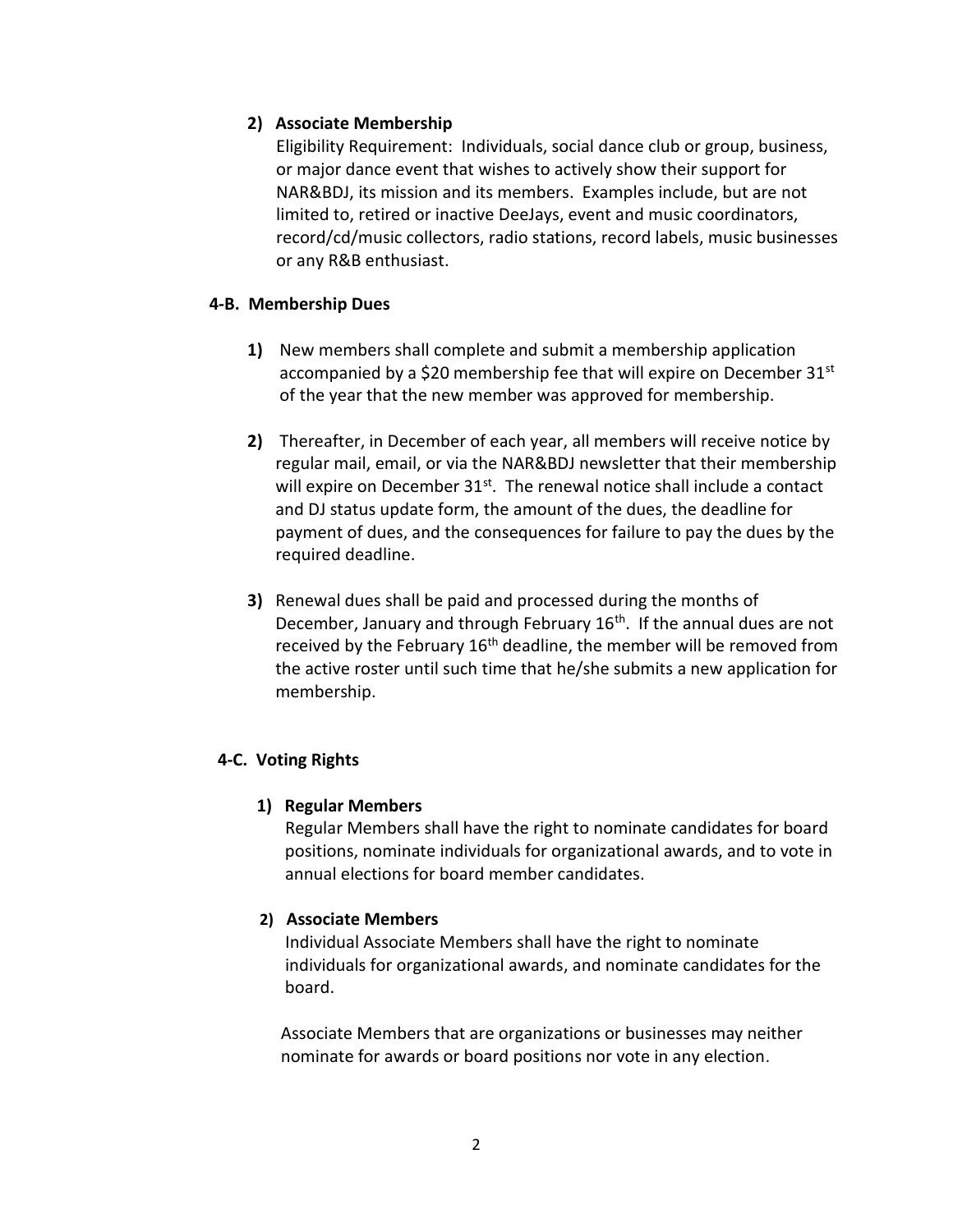# **Article 5. Elections Process**

#### **5-A. Nominating Committee**

- **1)** At the regular board meeting in September, the president shall appoint a nominating committee consisting of NAR&BDJ members. The president shall appoint a member of the board whose term is not expiring as chair of the committee. The chair shall immediately prepare and send an announcement to the membership to solicit nominations of self or other members in good standing and to inform them of the deadline for nominations.
- **2)** Prior to October 31<sup>st</sup> the Nominating Committee shall present to the board a slate of candidates equal to the number of board vacancies anticipated as of January  $1<sup>st</sup>$ . Each candidate must be an active member in good standing and must have agreed to accept the responsibility of a directorship.
- **3)** Upon receipt of the Nominating Committee's report, the president shall immediately notify the membership by mail or email of the names of persons nominated as candidates for directors.
- **4)** The secretary of the board shall mail a ballot to every Regular Member. Each ballot will contain a statement of the date that the ballot must be received by NAR&BDJ in order to be valid.
- **5)** Ballots shall be counted by one board member who is not a candidate for a board position and one trusted person who is not a board member to serve as an independent witness to confirm the accuracy of the counted votes. The candidate for each position who receives the majority of votes shall be declared the winner. In the event of a tie vote the board shall select the winner. In the event that there are no candidates for a position, the board shall appoint a member of their choosing from the current Regular Members.
- **6)** All newly elected and appointed board members shall be seated at the first board meeting of the new year and shall be participating members thereafter.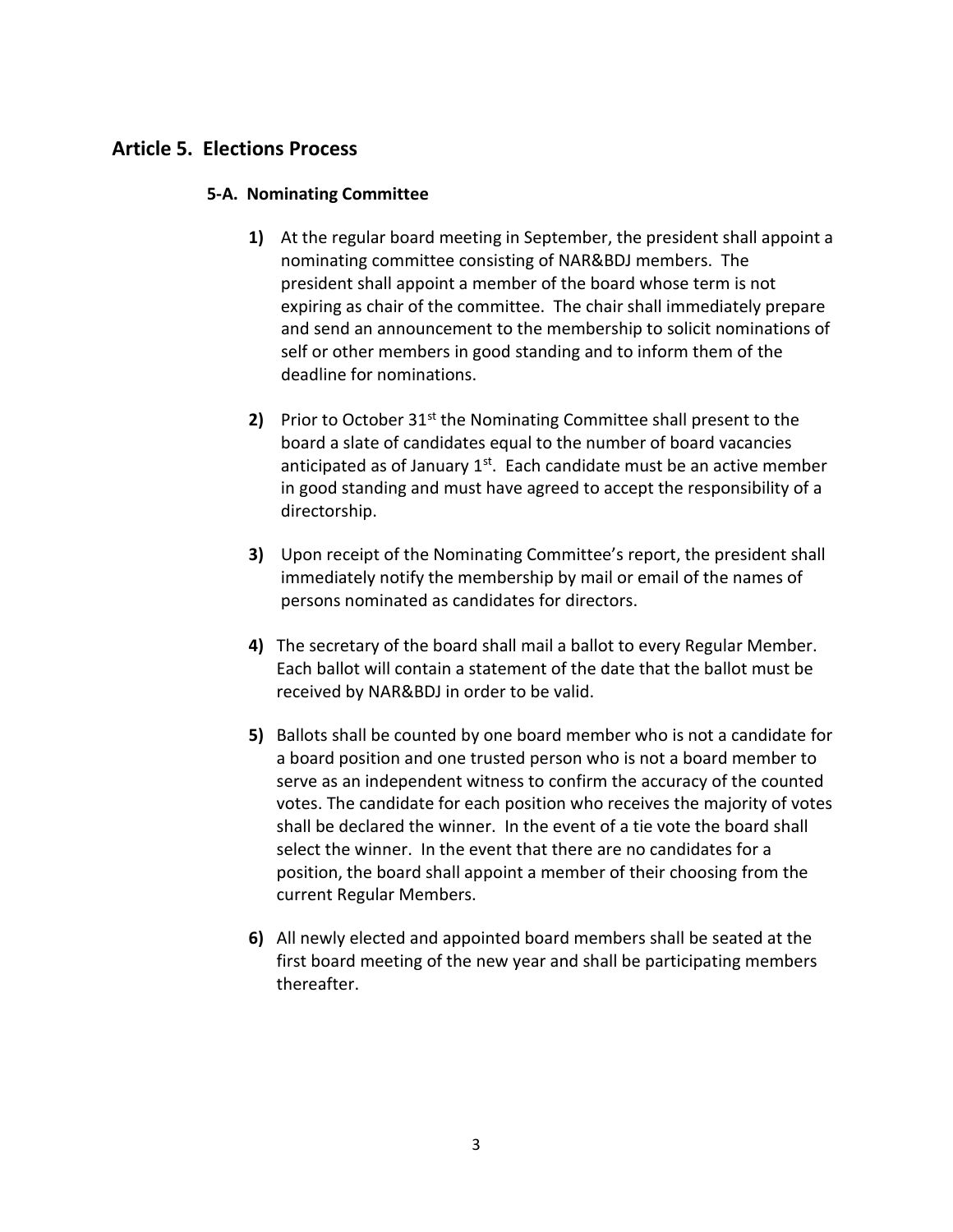# **Article 6. Board & Officers**

### **6-A. Board Composition**

**1)** The Board of Directors shall consist of a President, Vice President, Secretary, Treasurer and 4 Regional Directors representing the north, south, east and west regions of the United States. There shall be no less than three (3) nor more than eight (8) members of the board. All members of the Board will be voting members.

### **6-B. Board Terms**

- **1)** Each Board member shall serve a two-year term and no Board member shall serve more than two consecutive terms in the same position. Terms will be staggered so that one half the board members will be elected in an odd year and half in an even year. A term will begin on January 1st and end on December 31st of the second year.
- **2) Regional Directors exception:** Regional Directors may run for the same position on an unlimited basis. When a Regional Director desires to run for an additional term and there is no opponent candidate, the seated Regional Director's name must still appear on the ballot.
- **3) Exception:** A staggered term system will be implemented in the December 2021 election and continue thereafter. One half of the officers will serve an initial one-year term and one half of the officers will serve an initial two-year term. One half of the Regional Directors will serve an initial one-year term and one half of the Regional Directors will serve an initial two-year term. Thereafter, all terms will be for two years.

### **6-C. Vacancies**

**1)** If for any reason a Director should retire, be removed, or no longer be able to serve, the position shall be filled from the current Regular Membership rolls by a majority vote of the remaining Directors. The newly appointed board members will fill the unexpired term of the vacated position.

### **6-D. Compensation**

**1)** Members of the board, whether elected or appointed, serve as volunteers and shall not be compensated.

### **6-E. Meeting Attendance**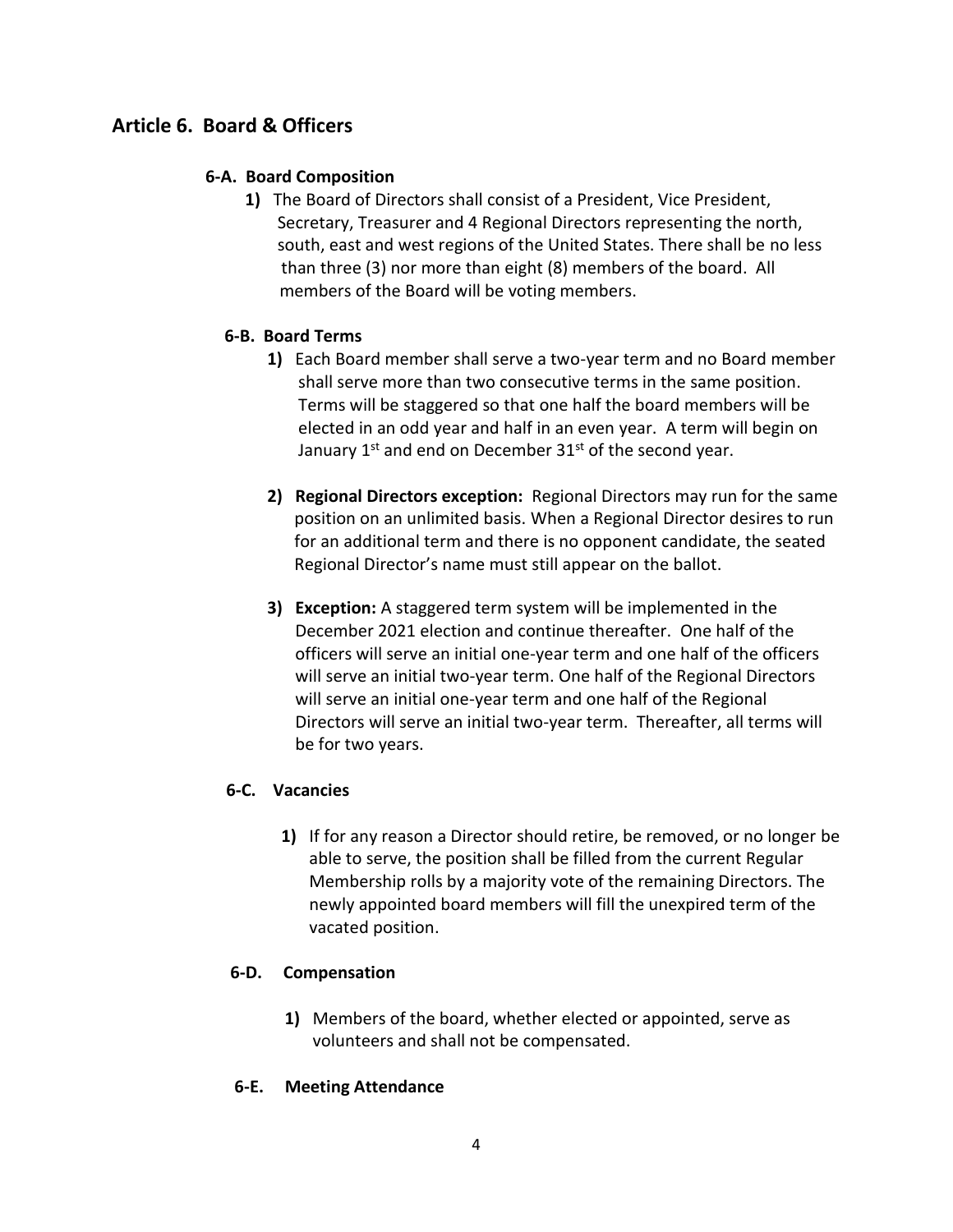**1)** A member of the board of directors who is absent from 3 consecutive regular meetings of the board of directors shall automatically be dropped from the membership on the board unless confined by illness or other absence approved by a majority vote of those voting at any meeting thereof.

### **Article 7. Duties and Responsibilities of Officers and Directors**

- **7-A. President (Director):** Duties include, but may not be limited to, the following:
	- **1)** Preside and maintain order at all official meetings using the established guidelines of Roberts Rules of Order. The President may not vote on motions before the Board except in the case of a tie vote;
	- **2)** Act as the primary spokesperson and public relations representative for the NAR&BDJ;
	- **3)** Monitor the activities and progress of established committees;
	- **4)** Enforce the guidelines of the established bylaws;
	- **5)** Maintain an ongoing personal file of current and past NAR&BDJ correspondence, including emails, postal, and meeting notes;
	- **6)** Maintain digital back up files of all NAR&BDJ official documents;
	- **7)** Establish and promote a working relationship with all other groups, associations, and clubs, (social and commercial) which have similar music interests;
	- **8)** Assist the newsletter editor in the gathering of information for periodic newsletters, flyers, social media, and email correspondence;
	- **9)** Ensure that all documents held by the President are transferred to another board member in the event that the President vacates that position;
	- **10)** Take such other actions deemed necessary to maintain a strong and functioning organization.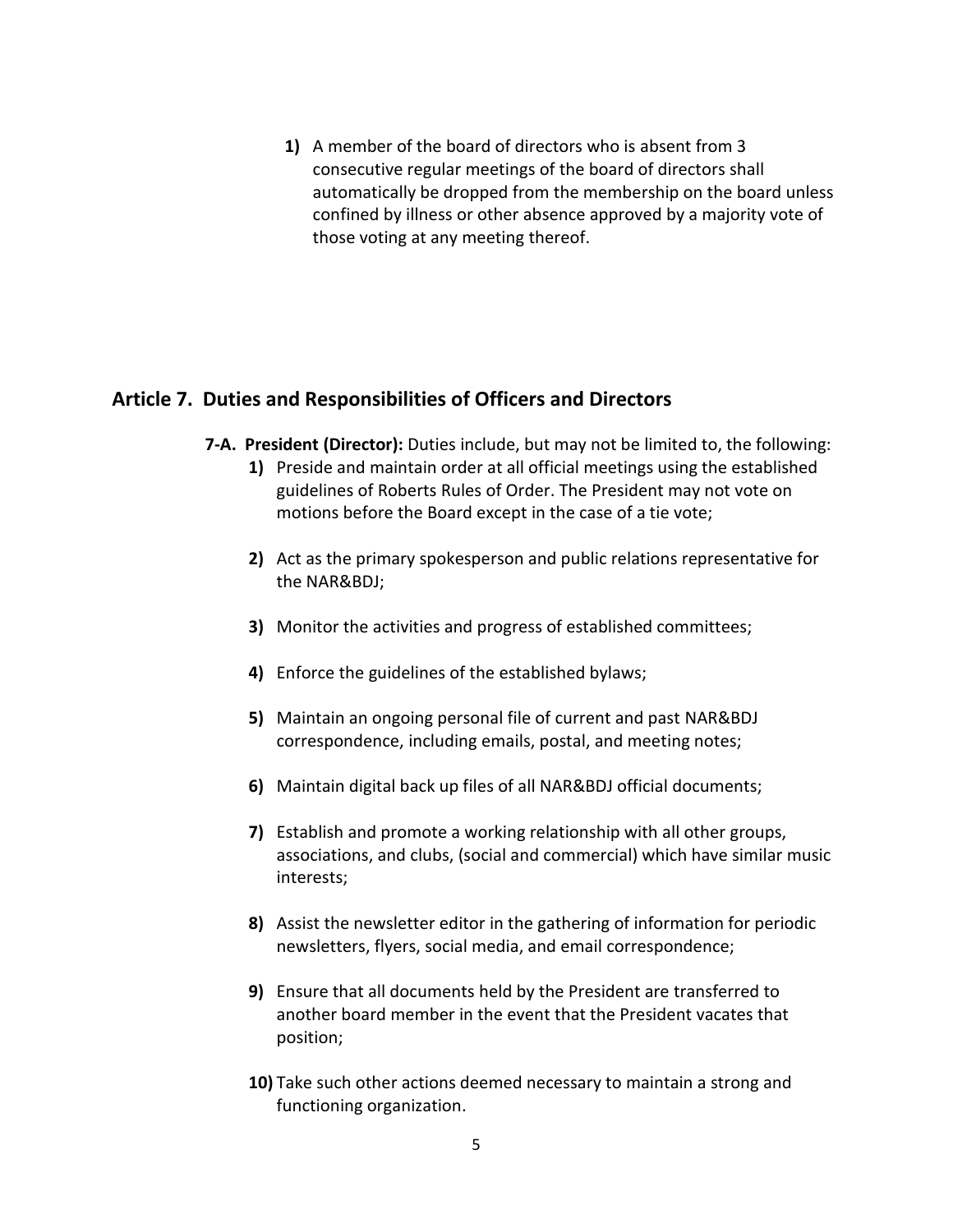- **7-B. Vice President (Director):** Duties include, but may not be limited to, the following:
	- **1)** In the absence of the President and when so directed by the President, perform the duties of the President and such other duties as assigned by the President;
	- **2)** Coordinate the activities of the Regional Directors;
	- **3)** Coordinate special projects / events when so directed;
	- **4)** Assist the newsletter editor in the gathering of information for periodic

newsletters, flyers, social media, and email correspondence;

- **5)** Ensure that all documents held by the Vice President are transferred to the President or other board member in the event that the Vice President vacates that position;
- **6)** Perform other duties as assigned by the President.
- **7-C. Treasurer (Director):** Duties Include, but may not be limited to, the following:
	- **1)** Receive and deposit all monies due the NAR&BDJ;
	- **2)** Maintain accurate records of all financial transactions;
	- **3)** Work with the Budget & Finance Committee to develop an annual budget;
	- **4)** Pay all debits by NAR&BDJ checking account or credit card where needed;
	- **5)** Ensure that all documents held by the Treasurer are transferred to the President or other board member in the event that the Treasurer vacates that position;
	- **6)** Perform other duties as assigned by the president.
- **7-D. Secretary (Director):** Duties include, but are not limited to, the following: **1)** Preparing, and maintaining an historical file of the minutes of all meetings, whether in person, telephone, or video conference;
	- **2)** Maintain a digital record of Policies & Procedures;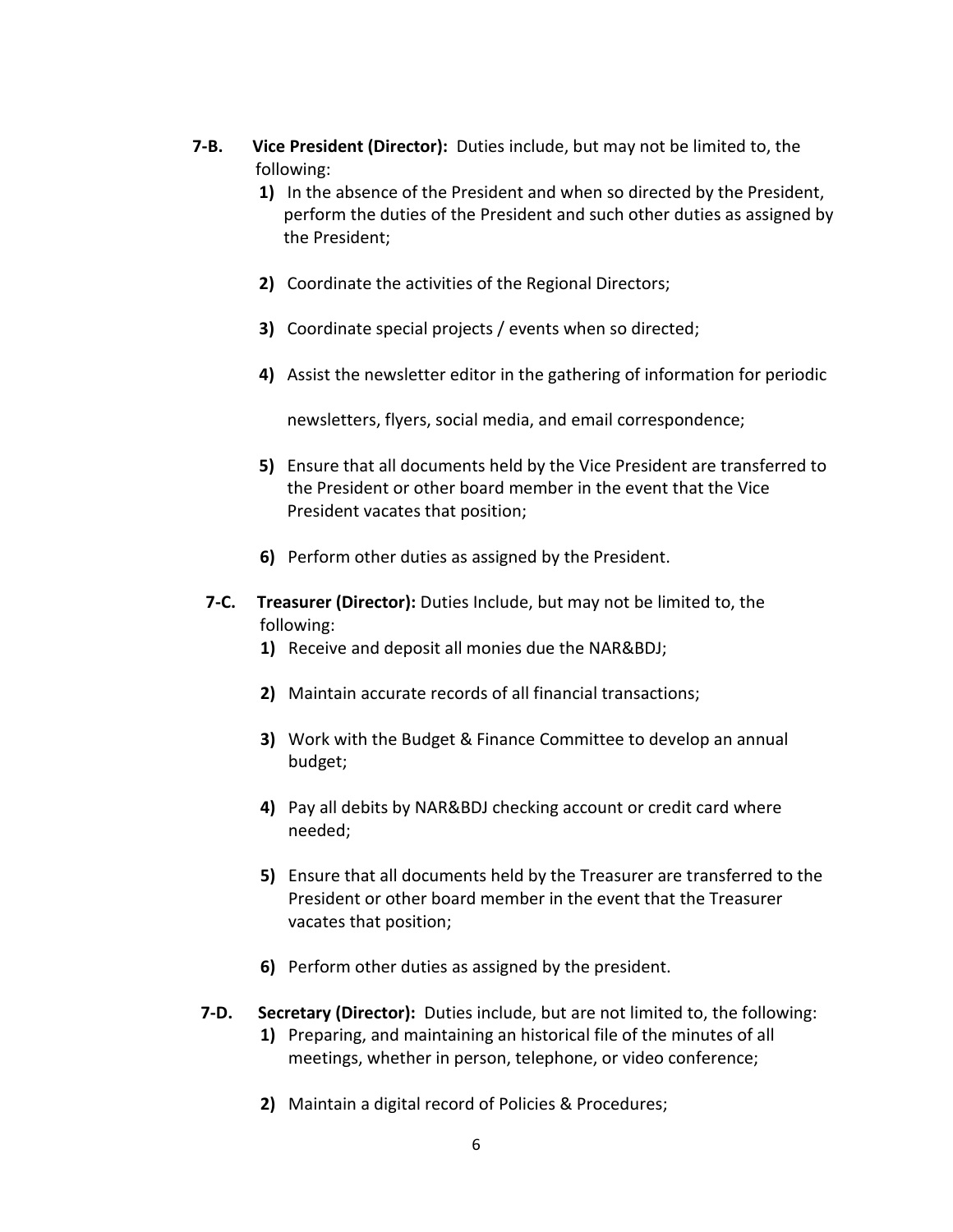- **3)** Maintain membership applications, correspondence, and the issuing of all membership cards and association correspondence to all members;
- **4)** Ensure that a photo and contact information of new members is sent to the webmaster;
- **5)** Maintain an up-to-date membership roster and share this information with the Board, Newsletter Editor, and Webmaster, for inclusion on the association website.
- **6)** Report monthly to the Board regarding new members;
- **7)** Work with the treasurer to ensure all membership dues and information is up-to-date;
- **8)** Maintain a permanent record of all physical assets belonging to NAR&BDJ;
- **9)** Ensure that all documents held by the secretary are transferred to the president or other board member in the event that the secretary vacates that position;

**10)** Perform other duties as assigned by the President.

- **7-E. Regional Directors:** Duties include, but are not limited to, the following: **1)** Act as the primary "point of contact" within their region;
	- **2)** Keep the vice president, president, other Board members informed of activities in each region**;**
	- **3)** Forward membership applications to the Secretary for processing.
	- **4)** Share newsworthy information from each region with the NAR&BDJ newsletter editor;
	- **5)** Disseminate information about NAR&BDJ and solicit new members;
	- **6)** Work with the vice president and other regional directors to create an NAR&BDJ presence in states in each region;
	- **7)** Perform other such duties as assigned by the president.

### **Article 8. Meetings**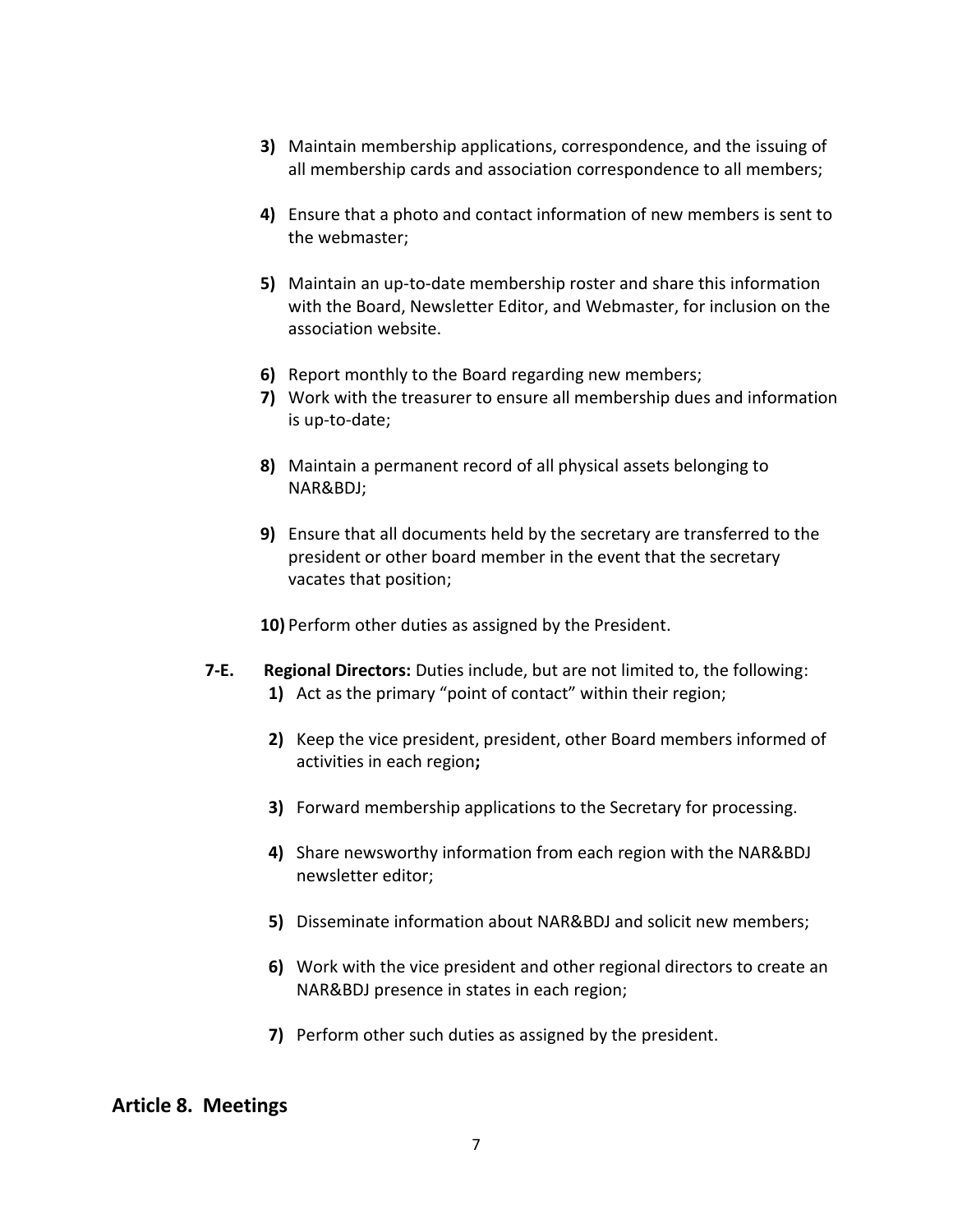### **8-A. Regular Board Meetings**

**1)** The board will meet at least quarterly at an agreed-upon time to conduct the regular business of NAR&BDJ. Regular meetings will be held via online telephone or video conferencing services or in person.

### **8-B. Special Board Meetings**

**1)** Special board meetings may be called by the president or by the board of directors upon written application of three (3) members of the board. Special meeting notices must be sent to all board members and shall be in writing and sent via email at least seven (7) days prior to the meeting. The Notice of Special Meeting shall state the purpose of the meeting and provide a reason the matter to be discussed cannot wait until the next regular meeting. Special Board Meetings will be held via online telephone or video conferencing services or in person.

### **8-C. Quorum**

- **1)** A quorum shall be required at each meeting for any vote to be valid. A quorum shall be defined by a presence of at least five (5) board members at any regular board meeting, and any special board meeting. Documentation of a quorum shall be noted in all meeting minutes.
- **2)** In the event a full membership meeting is held, and there is reason for a vote to be taken, a vote shall be a majority of members present.

### **Article 9. Committees**

### **9-A. Standing Committees**

### 1) Audit Committee

 The Audit Committee shall perform an internal audit in October of each year to evaluate the board's financial status, review financial records for accuracy, and to ensure that adequate internal controls are in place. Audit committee members shall not include the board Treasurer or President.

 A report of findings of the internal audit shall be prepared and delivered to the full board no later than December of each year.

An internal audit process shall be used until such time that IRS 501(c)3 rules require an independent external audit.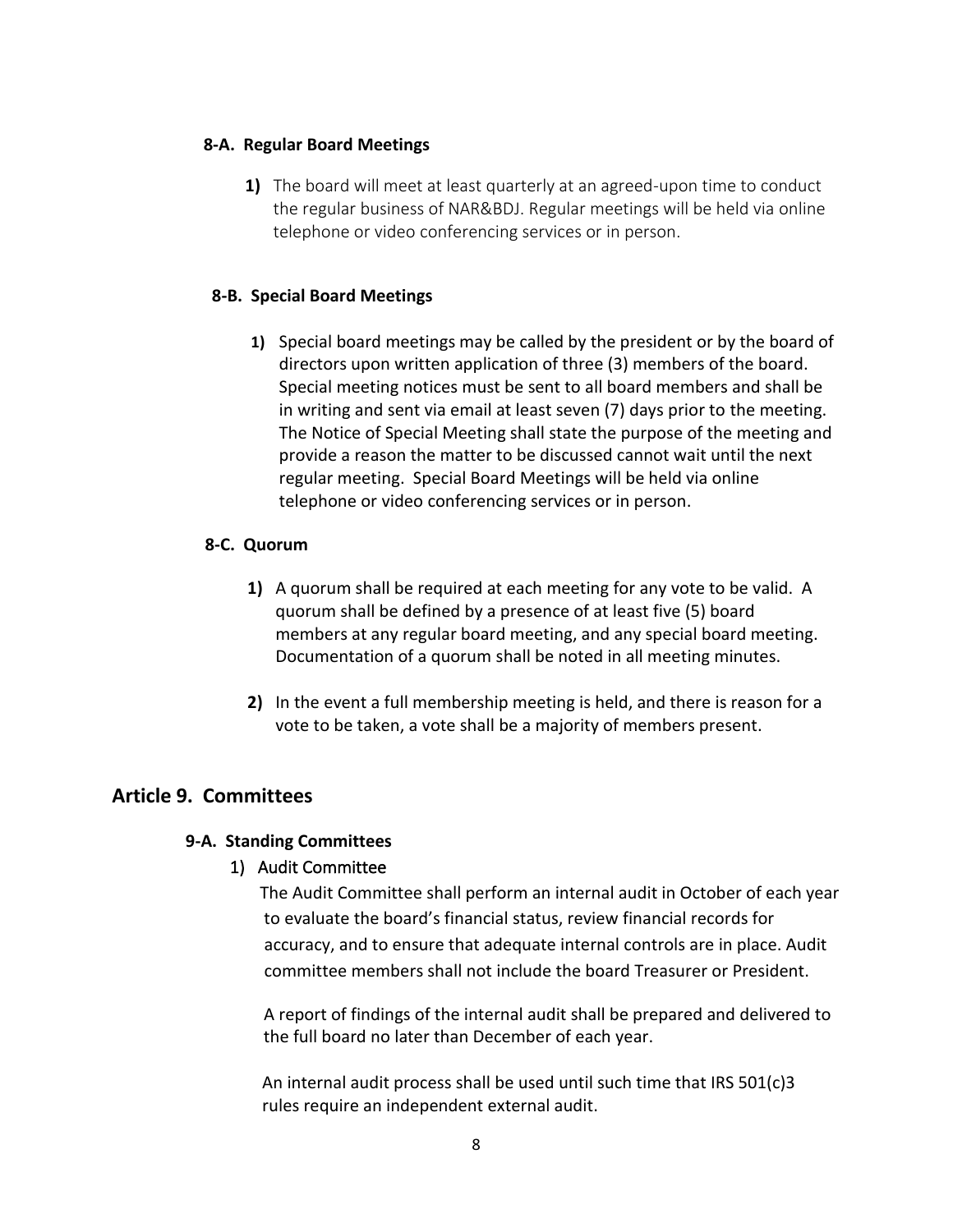### **2) Finance & Budget Committee**

 The Finance & Budget Committee shall consider the financial resources and obligations of the NAR&BDJ, develop an annual budget in conjunction with the Treasurer, and make recommendations to the Board on financial matters.

 No later than September, the treasurer shall convene the committee to prepare a proposed operating budget for the next year. The proposed budget shall be presented to the board for approval no later than December  $31<sup>st</sup>$ .

#### **3) Policy & Procedures Committee**

 The Policy & Procedures Committee shall create written policies and procedures when new NAR&BDJ structures or functions arise.

 Periodically review existing policies and procedures to ensure that practices comply with policy and procedures.

### **4) Bylaws & Oversight Committee**

The Bylaws & Oversight Committee shall be responsible for making sure that all rules in the bylaws are being followed. The committee will provide guidance to the board to ensure that business, including voting, is conducted according to the bylaws.

 The committee shall periodically review the bylaws to determine whether changes need to be made. If the need arises to amend the bylaws, the committee will oversee the process, draft the amendment and present it to the board for approval.

### **9-B. Ad hoc Committees**

- **1)** Ad hoc committees may be appointed by the president for a special purpose or task that can be resolved in a limited amount of time. Committees shall be discharged by the president of the board when their work has been completed and their reports accepted by the board, or when, in the opinion of the boar, it is deemed wise to discontinue the committee.
- **2)** The president shall appoint all committee chairs and committee members. Each committee chair will assume responsibility for setting meeting dates and times, providing notice to committee members, setting an agenda, preparing minutes, and preparing an annual report to be presented to the board in December.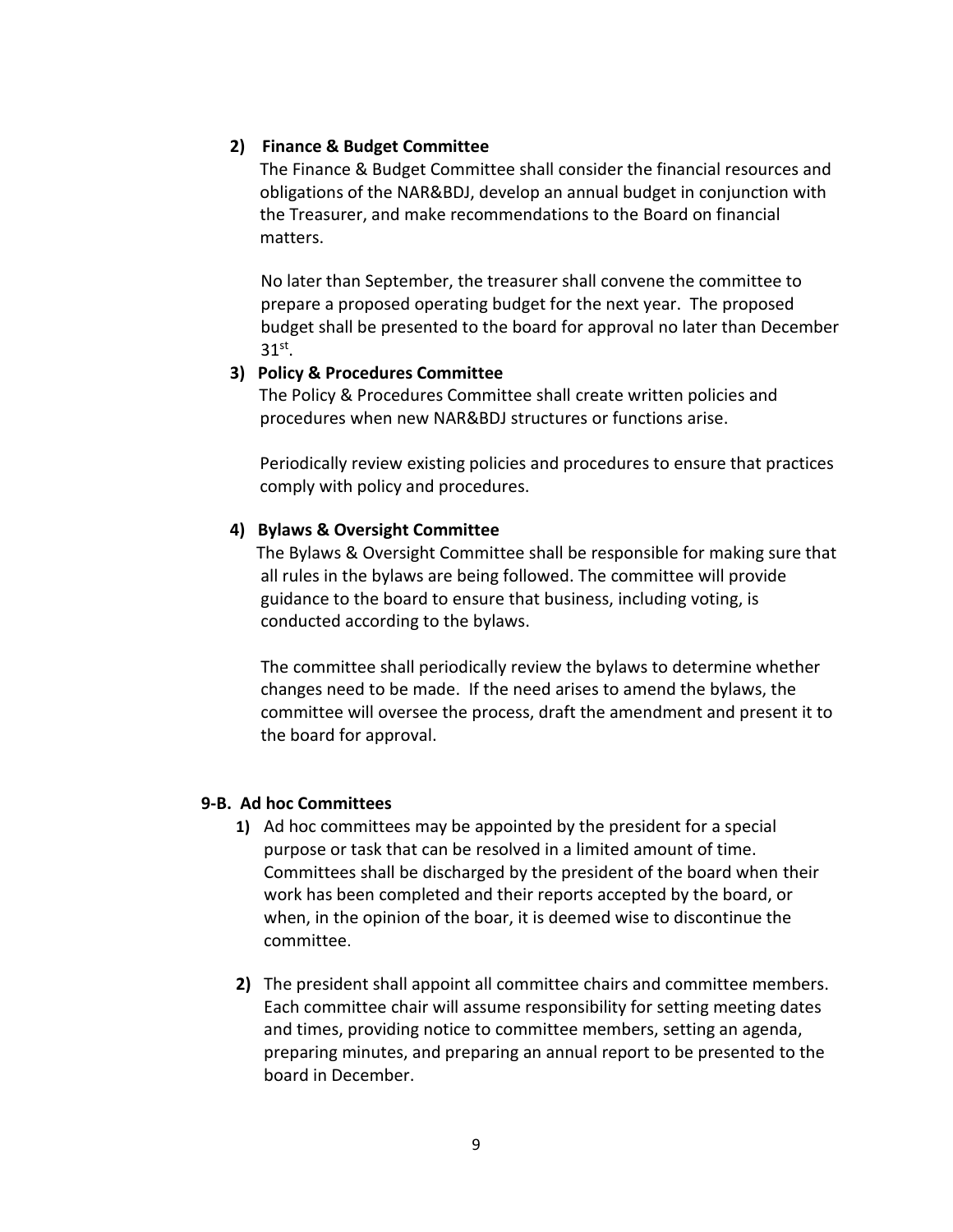**9-C.** Non-board members may serve on both Standing and Ad hoc Committees but may not serve in the role of chair.

# **Article 10. Financial**

- **10-A.** The NAR&BDJ fiscal year shall be January 1<sup>st</sup> through December 31<sup>st</sup> of each year.
- **10-B.** Monthly Financial reports will be compiled by the Treasurer and submitted to the Board for review and filing at each regular meeting.
- **10-C.** An internal audit shall be completed annually and the results compiled by the audit committee and submitted to the Board for review and approval no later than December 31st.

# **Article 11. Parliamentary Authority**

 **11-A.** The current edition of Robert's Rules of Order shall be the final source of authority on all questions of parliamentary procedures when such rules are not consistent with the Articles of Incorporation or bylaws of the NAR&BDJ.

# **Article 12. Amendment**

**12-A.** These bylaws may be amended or replaced by a two-thirds vote of the board of directors at any regular or special meetings, provided that notice for the meeting includes the proposals for amendments. Any proposed amendments or alterations shall be submitted to the Board in writing at least ten (10) days in advance of the meeting at which they are to be acted upon.

# **Article 13. Assurances**

**13-A.** No part of the net earnings of the NAR&BDJ shall inure to the benefit of, or be distributable to its members, trustees, officers, or other private persons, except that the NAR&BDJ shall be authorized and empowered to pay reasonable compensation for services rendered and to make payments and distributions in furtherance of the purposes set forth in Article 3 hereof.